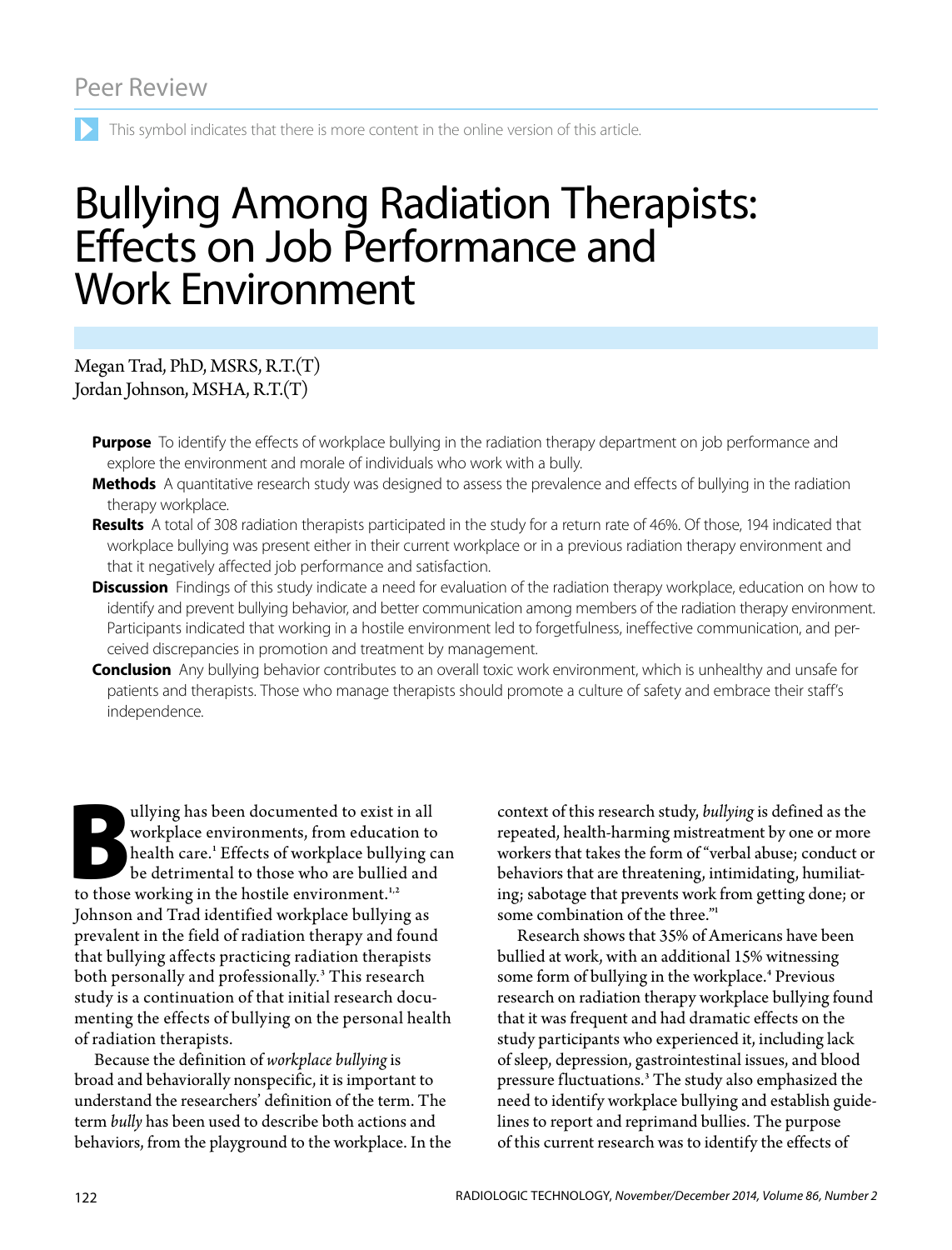workplace bullying in the radiation therapy department on job performance and explore the environment and morale of individuals working with a bully.

### **Literature Review**

Workplace bullying takes place in almost every profession, including radiation therapy.<sup>1-10</sup> In the American workforce, 53.5 million people, or 35% of American workers, reported being bullied at work, and an additional 17.5 million have witnessed some sort of bullying behavior in the workplace.<sup>4</sup> In the only identified workplace bullying research specific to the field of radiation therapy, 71% of workers had personally been bullied, and 94% had witnessed bullying in the workplace.<sup>3</sup>

Workplace bullying has been found to have detrimental effects on job attitudes and performance.<sup>5</sup> It has been shown to diminish relationships between employer and employee and cause conflict between coworkers.<sup>5</sup> MacIntosh et al conducted a study on health care professionals and found that long-term exposure to bullying behavior at work led to loss of meaning derived from work, which led to feelings of apprehension about going to work, inability to focus at work, and loss of fulfillment and satisfaction in the job.<sup>9</sup> These feelings resulted in the participants' inability to provide quality care to their patients and undermined self-confidence in their work.<sup>9</sup> Similar research identified that a hostile work environment decreases employee morale and increases employee turnover, employees' use of sick leave, and administrative costs related to recruitment.<sup>10</sup>

Bullying presents itself in different forms. A survey conducted by the Workplace Bullying Institute in 2010 identified the following workplace bullying behaviors $^\text{*}\!\! :$ 

- Verbal abuse.
- **Behavior that is humiliating or threatening.**
- Abuse of authority.
- **Interference with work performance.**
- Destruction of workplace relationships.

Johnson and Trad confirmed these findings in the field of radiation therapy.<sup>3</sup> In their study, participants indicated that shouting, humiliation, abuse of authority, interference with work, and destruction of workplace relationships occurred over a prolonged period with little intervention from their institution's administration or human resources departments.<sup>3</sup> Radiation therapists

also reported that working in a hostile environment affected their stress level at work and their personal health. $3$ 

One research study identified specific behaviors that employees used to define their experiences with workplace bullying<sup>6</sup>:

- Feeling ostracized.
- Having information withheld from them.
- Threatening body language.
- Ridicule.
- Exclusion from decision-making meetings.
- Pressure to comply with decisions that might be unethical or illegal.

Hutchinson et al identified similar findings in their research on nurses, stating that bullying behavior took place in the form of "personal attacks, erosion of professional competence and reputation, and attack through work roles and tasks."10 Personal attacks produced feelings of exclusion, isolation, intimidation, belittlement, and humiliation among employees.<sup>10</sup> Participants also felt that the bullying behavior damaged their professional identity and limited their career opportunities, reporting that they were overlooked for promotions and excluded from specific activities within the workplace.<sup>10</sup> These types of bullying led to an uncivil work environment, increasing the chances of turnover and litigations and creating an environment of mistrust.<sup>10</sup>

Workers in the health professions are more likely to experience workplace bullying than other employment sectors because of the strenuous demands of the work, the pace of the work environment, and the emphasis on performance.<sup>9</sup> The literature also reveals a direct link between bullying behaviors in the workplace and a hostile work environment that diminishes job performance. These findings have been substantiated in many health care–related fields.

A thorough database search of CINAHL and PubMed using the phrases *workplace bullying in health care*, *bullying in radiation therapy*, and *bullying in radiologic sciences* returned no studies investigating the field of radiation therapy or radiation oncology. However, the assumption is that workplace bullying within the radiation therapy field will have similar negative effects on a radiation therapist's job performance and workplace. This research study provides information specific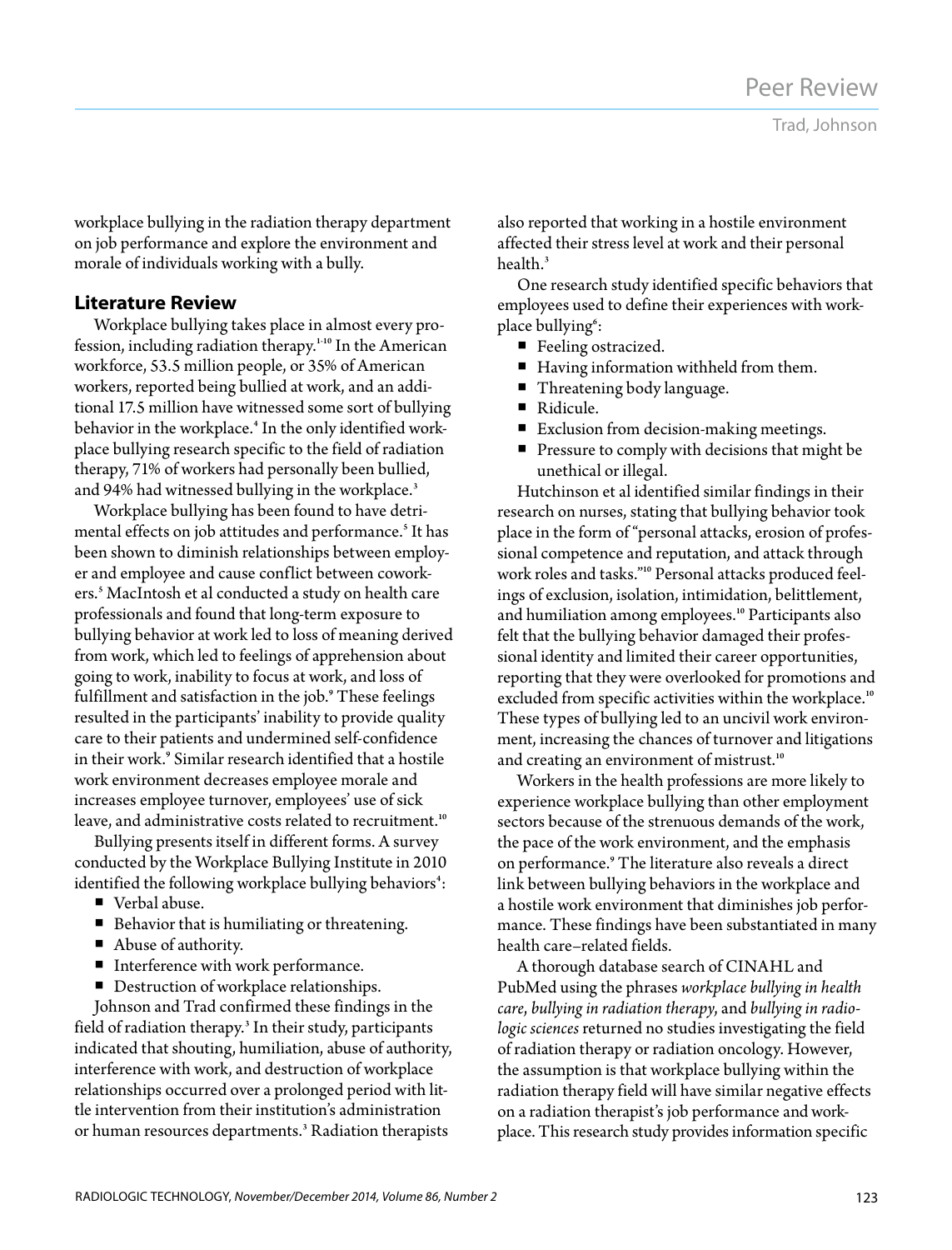Bullying Among Radiation Therapists: Effects on Job Performance and Work Environment

to radiation therapists. The research questions guiding this study are:

- How does bullying affect job performance in the field of radiation therapy?
- What effects does workplace bullying have on the radiation therapy work environment?

#### **Methods**

We designed a quantitative research study to evaluate the presence of bullying and its effects on victims within the radiation therapy workplace. Participants were registered radiation therapists in the United States. According to the American Registry of Radiologic Technologists, there were 19 925 registered therapists in the United States in April 2012. It is important to note that the total number of people registered does not necessarily represent practicing radiation therapists. Many radiation therapists keep their licensing current but might work in different occupations or have retired.

Radiation therapists work in a variety of environments, ranging from small community or regional facilities to large academic medical centers. The number of employed therapists at any one location ranged from 2 to 145, depending on the practice setting and whether the location was urban or rural. It was important to obtain feedback from practicing therapists in a variety of workplace settings. To obtain a diverse sample in terms of practice setting and geographic location, the researchers contacted 88 radiation therapy facilities to recruit participants. A Google search using the terms *cancer center(s)* and *radiation oncology* was performed, along with the name of each state, to compile a list of radiation therapy centers across the country.

A Microsoft Excel spreadsheet was created, listing the radiation oncology facilities for each state and a contact number. Of the 88 facilities called, we made contact with representatives from 48 of them. Initial contact was made with facility administrators, which included the chief therapists or radiation oncology managers and supervisors, to gain their support for the study. Numerical data were compiled from these initial contacts to identify how many therapists were employed at each site, and all aspects of the survey, including its purpose and what the therapists needed to do to participate, were explained. If

they agreed to allow their therapists to take part in the study, a survey link was provided to the department manager or chief therapist via e-mail. The directions attached to this e-mail instructed them to forward the survey to their staff radiation therapists via departmental e-mail lists. Once the survey link was distributed to the therapists, the department manager or chief therapist was not granted access to the results of the survey or told whether the therapists completed the survey.

The survey was developed electronically through SurveyMonkey and administered after institutional review board approval from Texas State University was obtained. The use of SurveyMonkey as an outside party to deliver the survey served to eliminate bias by omitting references to personal e-mail addresses and names the respondents might recognize. Using an online format instead of a mailed survey, where bias could more easily be introduced, was a strength of this study.

The survey consisted of 78 yes/no and Likert-type questions that investigated the radiation therapists' experiences with bullying over 4 sections:

- Bullying prevalence and demographics.
- Workplace environment.
- Effects on personal health.
- Effects on job performance.

Previously published research addressed the bullying behavior, work environment, and effects on personal health,<sup>3</sup> while this article discusses the effects on job performance.

Prior to beginning the survey, participants were asked whether they agreed to participate in the study. This ensured that the participants were under no obligation to complete the survey. The therapists then were asked whether they had experienced or witnessed bullying according to the definition provided. If the participant answered no, the survey was terminated to guarantee that data were collected only from individuals who had experienced bullying. However, their responses were included in the final data set because they showed the overall percentage of therapists who indicated that they worked in a bully-free radiation therapy department.

The survey questions were created and formulated using a structure and format similar to the 2010 U.S. Workplace Bullying Study conducted by Zogby International.<sup>6</sup> This was the only formal organized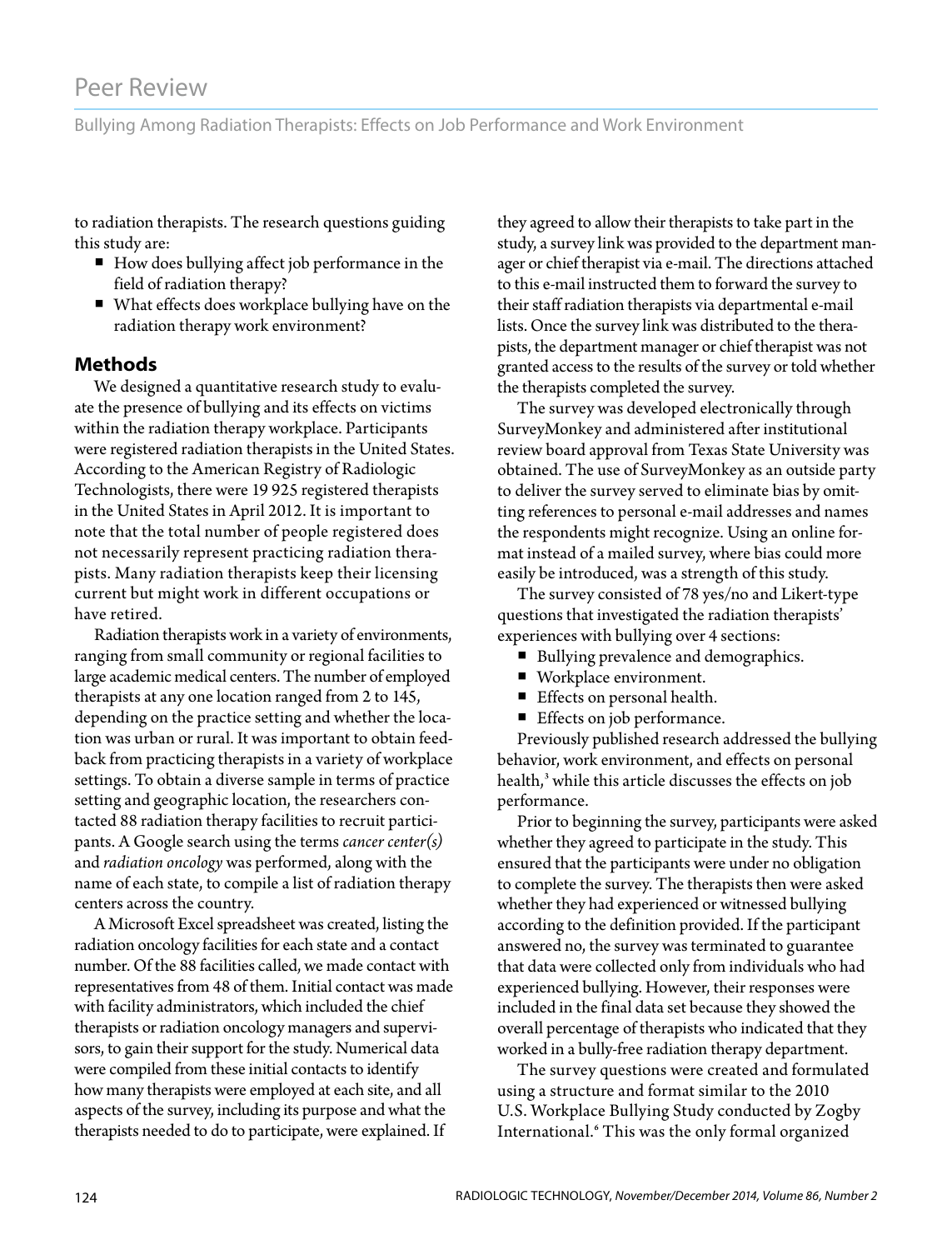Trad, Johnson

survey we found that was based on goals similar to those in our study.

To determine validity, the survey instrument was pretested with therapists at one of the researcher's facilities. This cancer center was excluded from the data set because the questions were reformulated based on the therapists' observations and input. The test therapists' responses were used to ensure the clarity of the questions.

SurveyMonkey's built-in software assisted with quantifying the data. A frequency distribution analysis was used to determine the frequency of the bullying behavior among the radiation therapists and how it had affected the victims. Statistical analysis of the data was limited to simple correlations because this was a foundational study. In future research, it would be more effective to use deeper statistical relationships and techniques. The focus on only the radiation therapists without the inclusion of other health care providers as subjects in this study lends itself to valid results.

#### **Results**

Of the 48 facilities that agreed to participate, 665 radiation therapists were sent the survey. Several facilities opted not to participate because they were dealing with workplace bullying or litigation from bullying at the time and were concerned that participation would aggravate the already volatile situation. One facility opted not to participate because the administrators said they police their own bullying issues internally and that this survey would yield no new findings and be redundant.

 Of the radiation therapists who received the survey, 308 opened the survey link, read the consent, and agreed to participate, for a return rate of 46%. Of those, 194 indicated that workplace bullying was present either in their current workplace or in a previous radiation therapy environment. These 194 were allowed to complete the remainder of the survey and to skip any question that made them feel uncomfortable. Because of this allowance, the percentages and numbers of responses reported vary from question to question and do not always equal 100% or 194. The participant demographics are shown in **Table 1**.

The first set of questions concerned effects on job performance. Participants were asked about their ability to concentrate and remain focused on their work in

| iavie i                              |                                                |          |  |  |
|--------------------------------------|------------------------------------------------|----------|--|--|
|                                      | <b>Participant Demographic Characteristics</b> |          |  |  |
| Characteristic                       |                                                | n (%)    |  |  |
|                                      | Years of radiation therapy experience          |          |  |  |
|                                      | $0 - 3$                                        | 33 (22)  |  |  |
|                                      | $4 - 8$                                        | 43 (28)  |  |  |
|                                      | $9 - 15$                                       | 31 (20)  |  |  |
|                                      | $16 - 25$                                      | 23 (15)  |  |  |
|                                      | > 25                                           | 22 (15)  |  |  |
| Education level in radiation therapy |                                                |          |  |  |
|                                      | Certificate                                    | 32 (21)  |  |  |
|                                      | Associate degree                               | 31(21)   |  |  |
|                                      | Bachelor's degree                              | 87 (58)  |  |  |
| Age                                  |                                                |          |  |  |
|                                      | 18-23                                          | 4(3)     |  |  |
|                                      | 24-30                                          | 40 (26)  |  |  |
|                                      | $31 - 40$                                      | 49 (32)  |  |  |
|                                      | 41-50                                          | 27 (18)  |  |  |
|                                      | $51 - 65$                                      | 30 (20)  |  |  |
|                                      | >65                                            | 1(1)     |  |  |
| Ethnicity                            |                                                |          |  |  |
|                                      | Caucasian/white non-Hispanic                   | 126 (85) |  |  |
|                                      | Asian                                          | 4(3)     |  |  |
|                                      | African American/black                         | 6(4)     |  |  |
|                                      | Hispanic/Latino                                | 5(3)     |  |  |
|                                      | Native American                                | 0(0)     |  |  |
|                                      | Pacific Islander                               | 1(1)     |  |  |
|                                      | Prefer not to answer                           | 6(4)     |  |  |
| Gender                               |                                                |          |  |  |
|                                      | Male                                           | 28 (19)  |  |  |
|                                      | Female                                         | 121 (81) |  |  |
| Employment setting                   |                                                |          |  |  |
|                                      | Hospital                                       | 68 (45)  |  |  |
|                                      | Academic hospital                              | 44 (29)  |  |  |
|                                      | Outpatient clinic                              | 31 (21)  |  |  |
|                                      | Regional hospital                              | 7(5)     |  |  |
|                                      |                                                |          |  |  |

Table 1

Click here in the online version of this article for a full list of survey questions.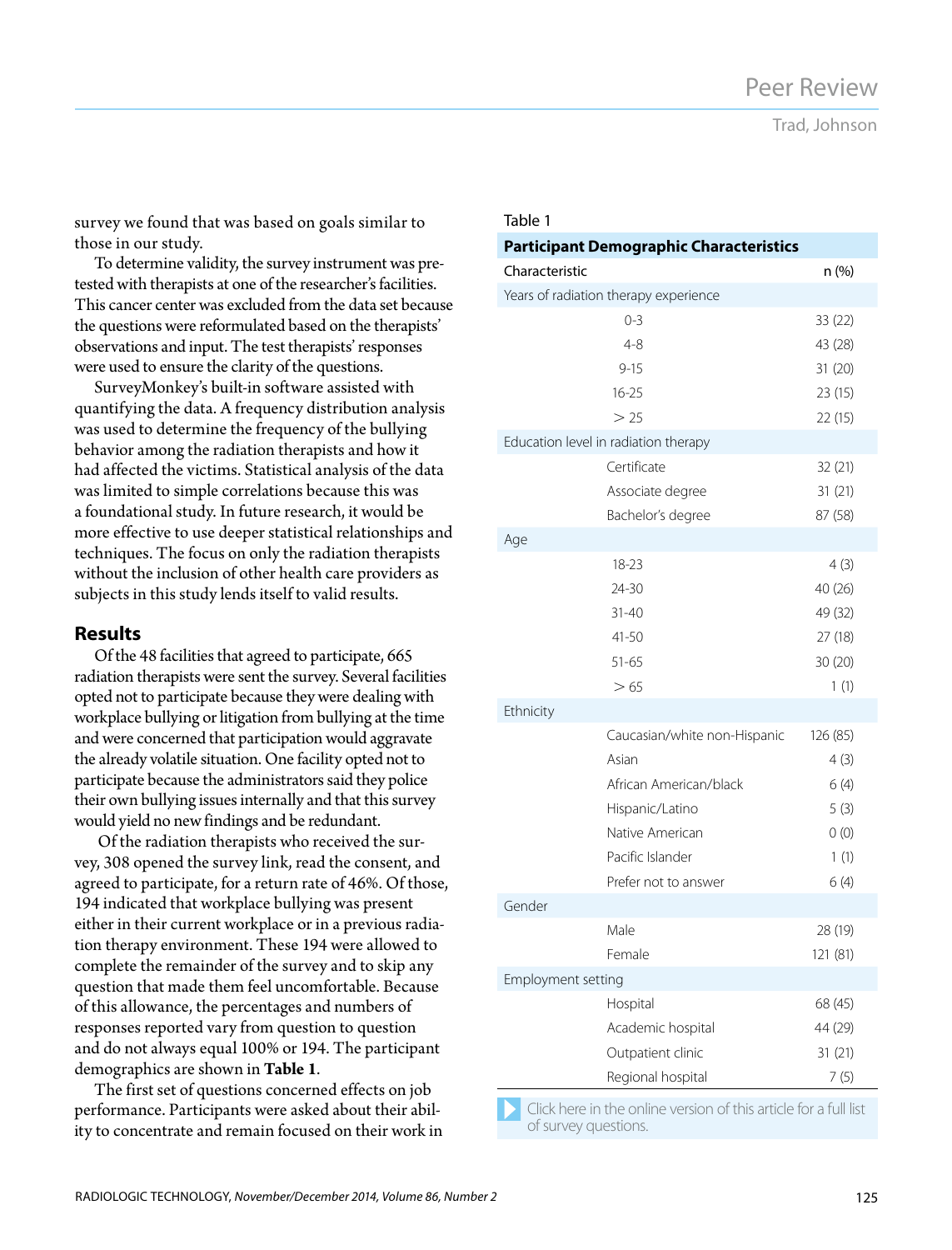Bullying Among Radiation Therapists: Effects on Job Performance and Work Environment

the hostile environment. Sixty-three percent stated it was either somewhat or very difficult to focus on work. However, 53.8% said that this did not make them more forgetful with their work, 35.4% reported sometimes forgetting, 8.2% reported frequent forgetfulness, and 2.5% reported constant forgetfulness. Workplace bullying also caused irritability among coworkers, with 54.8% indicating they were sometimes irritable because of the hostile work environment, 8.9% reporting being frequently irritable, and 1.3% reporting constant irritability.

Respondents indicated that the hostile work environment did not have dramatic effects on self-worth. Seventy-two percent were confident in their role as a radiation therapist within the department, and 73% felt they were part of the team. In addition, 75.5% indicated having an average or high sense of self-worth within the department; however, 18.2% indicated a low sense of self-worth, and 6.3% said they had a nonexistent sense of self-worth, which is noteworthy (see **Table 2**).

Participants were then asked about the workplace environment and how the bullying affected them. Sixty-one percent responded that they were often interrupted in their work and unable to focus, 35% said they were frequently micromanaged in their work, and an additional 48.1% said they were somewhat micromanaged. Regarding communication, 60.8% noted a lack of effective communication within their workplace; however, there was a fairly even split in feelings of autonomy in decision making at the workplace, with 52% saying they felt autonomous, and 48% saying they did not feel encouraged to make workplace decisions on their own.

When asked about workplace dynamics in regard to promotions and raises, only 37% said they had equal opportunity for advancement within the department, and 80% indicated that promotions were either somewhat or mostly based on subjective opinions as opposed to objective measures. In responding to the statement, "When mistakes are made in the department, personal ownership is taken," 51% answered yes, while 49% answered no. However, 73% indicated that when a mistake was made, incidents were either sometimes or always used as teaching opportunities. In addition, 38% answered that when they had made a mistake in the past, administration held it against them later. Finally, 44% answered that their management does not usually

#### Table 2

#### **Bullying Effects on Job Performance** Question **n** (%) Do you feel that workplace bullying is present in some form at your institution or at a previous institution you were employed? Yes No 194 (68) 90 (32) It is difficult to concentrate and remain focused due to the bullying dynamics in my department. Not at all Somewhat Very difficult 58 (37) 80 (51) 20 (13) I am often forgetful because I am worried about the bullies in my department. Never Sometimes Frequently All the time 85 (54) 56 (35) 13 (8) 4 (3) I am irritable around my coworkers because of the bullies and environment created by them. Never Sometimes Frequently All the time 55 (35) 86 (55) 14 (9) 2 (1) I feel confident in my role as a therapist in the department. Not at all Somewhat Definitely 8 (5) 36 (23) 113 (72) I feel as though I am part of the team. Yes No 116 (73) 43 (27) My sense of self-worth in my department is: Nonexistent Low Average High 10 (6) 29 (18) 82 (52) 38 (24)

step in to calm fears or relieve tension when an issue or problem occurs within the workplace.

When asked about their overall happiness with their department, 59% of participants said they were happy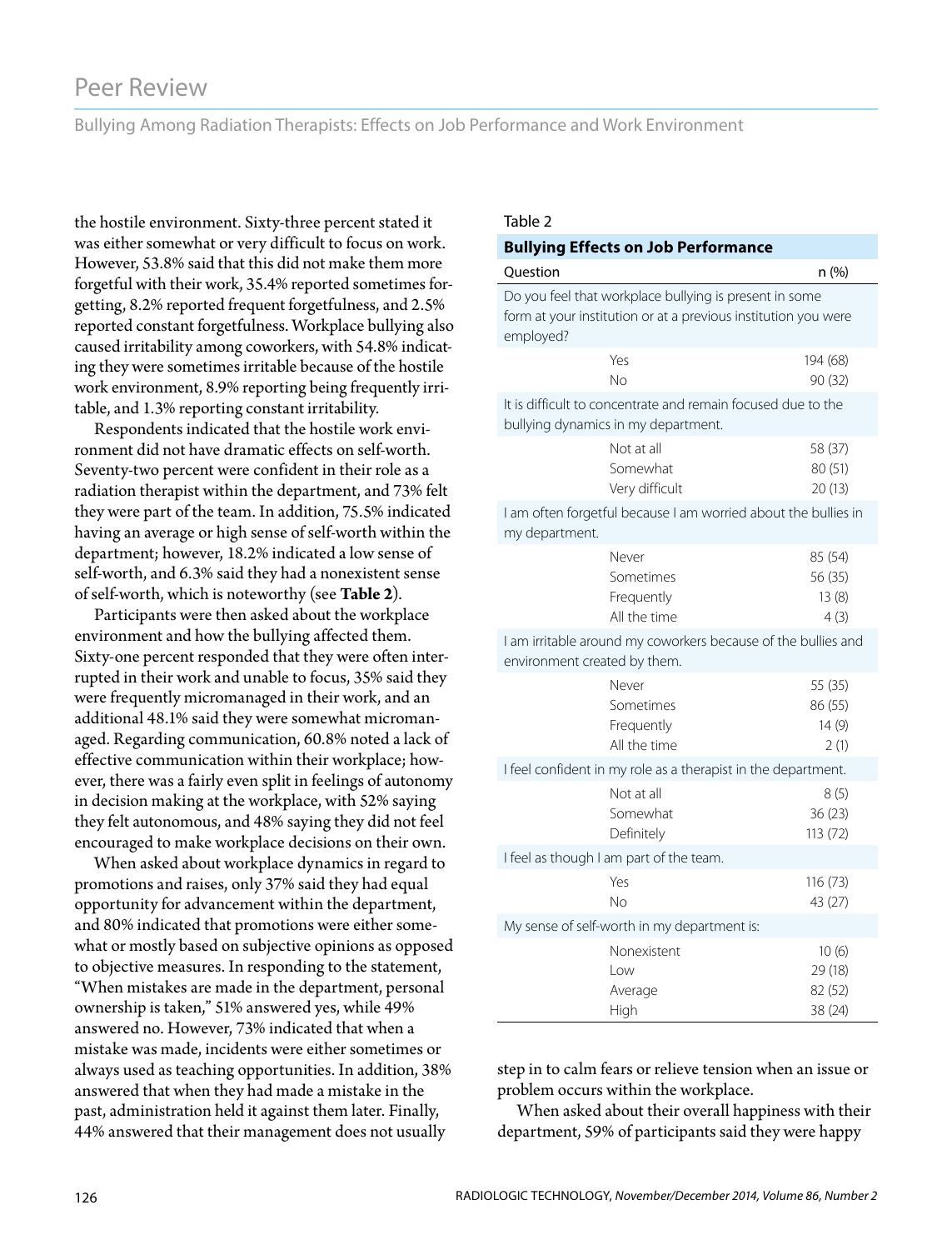Trad, Johnson

overall, and 41% said they were not. However, a "no" response did not seem to affect their intention to leave their workplace, as 70% said they planned to continue to work in the same department, while 30% said they were looking for other employment (see **Table 3**).

#### **Discussion**

#### *Bullying Effects on Job Performance*

Study findings indicate that workplace bullying is as damaging to the work environment and job performance as previous research suggested.<sup>7,8</sup> In the health care profession, it is vital to stay focused because every task entails risks to patients' health and well-being. Sixty-four percent of study participants reported being distracted or having trouble concentrating on the job because of bullying in the workplace. Delivering

#### Table 3

| <b>Effects of Bullying on Workplace Environment</b>                                                    |                                             |                               |  |  |
|--------------------------------------------------------------------------------------------------------|---------------------------------------------|-------------------------------|--|--|
| Ouestion                                                                                               |                                             | n (%)                         |  |  |
| I feel like I am uninterrupted and able to focus at work.                                              |                                             |                               |  |  |
|                                                                                                        | Yes<br><b>No</b>                            | 60 (39)<br>95 (61)            |  |  |
| Micromanaging occurs in my department:                                                                 |                                             |                               |  |  |
|                                                                                                        | Never<br>Somewhat<br>Frequently             | 26 (17)<br>74 (48)<br>54 (35) |  |  |
| The environment in my department is one that emphasizes<br>effective communication.                    |                                             |                               |  |  |
|                                                                                                        | Yes<br>No                                   | 60 (39)<br>93 (61)            |  |  |
| The environment in the department is one that encourages<br>individuals' autonomy in decision making.  |                                             |                               |  |  |
|                                                                                                        | Yes<br><b>No</b>                            | 81 (52)<br>75 (48)            |  |  |
| I feel like promotions and advancements are biased, subjective<br>opinions and not objective measures: |                                             |                               |  |  |
|                                                                                                        | Not at all<br>Somewhat<br>For the most part | 31 (20)<br>74 (47)<br>51 (33) |  |  |
| If mistakes are made in the department, ownership is taken<br>(blame is not passed around).            |                                             |                               |  |  |
|                                                                                                        | Yes<br>No                                   | 79 (51)<br>77 (49)            |  |  |

| <b>Effects of Bullying on Workplace Environment</b>                              |                                        |                                       |  |  |
|----------------------------------------------------------------------------------|----------------------------------------|---------------------------------------|--|--|
| Question                                                                         |                                        | n (%)                                 |  |  |
| When mistakes occur, they are used as teaching opportunities:                    |                                        |                                       |  |  |
|                                                                                  | Never<br>Rarely<br>Sometimes<br>Always | 12(8)<br>31(20)<br>66 (42)<br>48 (30) |  |  |
| If I report a mistake that I made, it is not held against me.                    |                                        |                                       |  |  |
|                                                                                  | True<br>False                          | 94 (62)<br>57 (38)                    |  |  |
| Management is quick to address issues or problems to calm<br>fears and tensions: |                                        |                                       |  |  |
|                                                                                  | Not usually<br>Sometimes<br>Usually    | 67 (44)<br>60 (40)<br>25 (16)         |  |  |
| Overall I am happy in the department I work in.                                  |                                        |                                       |  |  |
|                                                                                  | Yes<br>No                              | 88 (59)<br>62 (41)                    |  |  |
| I plan to continue working in the department I work in.                          |                                        |                                       |  |  |
|                                                                                  | Yes<br>No                              | 105 (70)<br>45 (30)                   |  |  |

Table 3 (continued)

accurate treatments and monitoring a patient's safety during treatment requires therapists' utmost focus and attention to detail. The slightest distraction could lead to inaccurate treatment, collision with the treatment machine, or failure to recognize when a patient is having a problem. Distractions in the workplace can compromise the intended treatment outcomes for patients. Although 54% of participants indicated that distractions do not cause them to become forgetful, 35% said they are sometimes forgetful, and 8% are frequently forgetful. Forgetting even a small step, such as placing a bolus on a patient, can have dramatic results on the patient's treatment plan and response to treatment.

As the technology becomes more advanced and treatment plans more complex, the number of small steps and safeguards increases. Missing steps can happen, especially when physicians and other staff give verbal and "on the fly" orders to therapists. These orders can be details about the patient seeing the doctor before or after treatment, performing extra imaging, verifying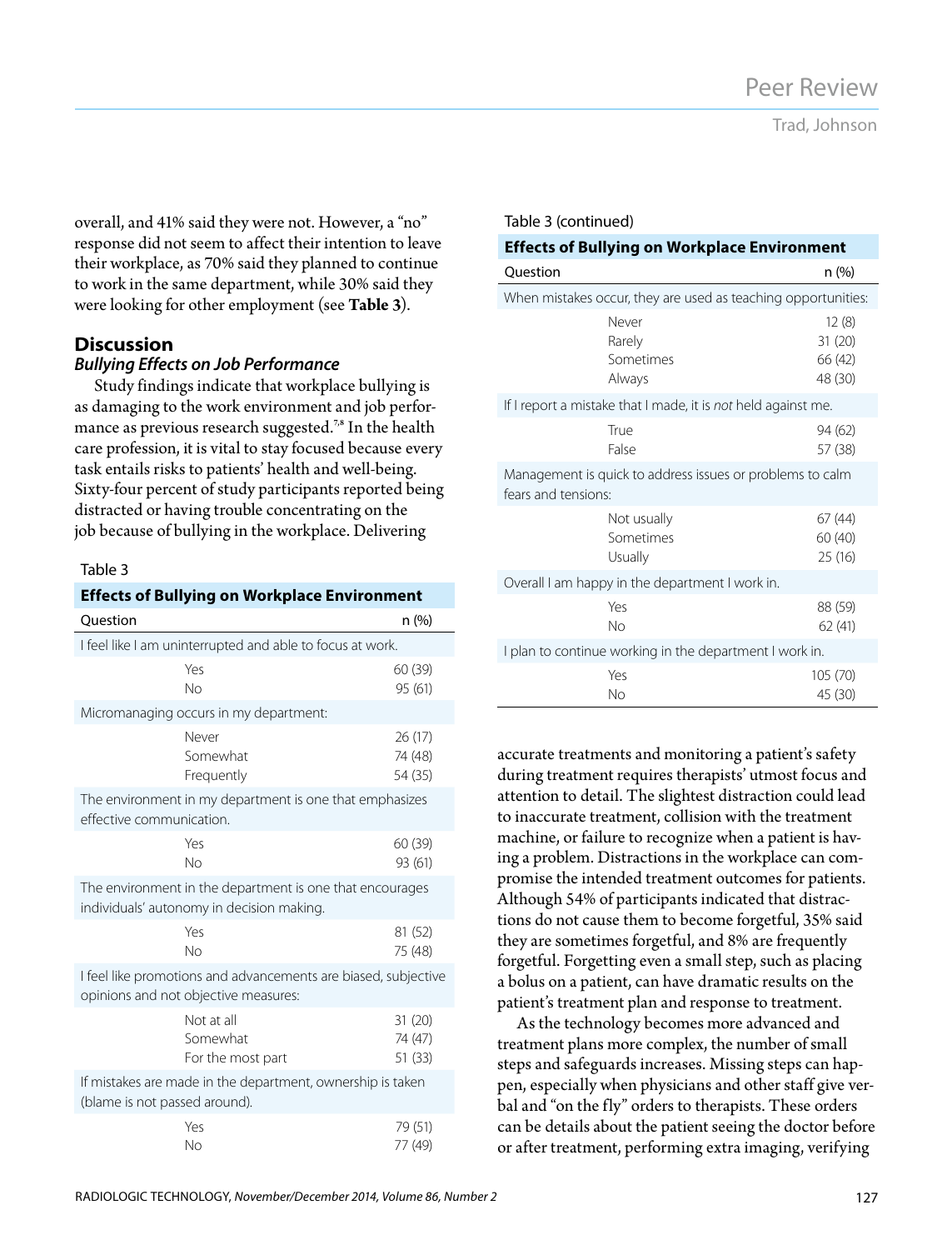Bullying Among Radiation Therapists: Effects on Job Performance and Work Environment

the setup and treatment field, or withholding treatment. With the patients' health and safety at risk, forgetfulness is not an option.

A hostile work environment increased irritability among radiation therapists, with 55% responding that they were sometimes irritable and 9% responding that they were frequently irritable. Patients often can sense a hostile work environment or pick up on a health care provider's irritability. Sensing this irritability might lead patients to be less open to sharing concerns or forming bonds with their radiation therapist, thus diminishing their satisfaction. Patient satisfaction is the mission of many departments and is directly linked to Centers for Medicare and Medicaid Services reimbursement benchmarks. Irritability could lead to communication and trust breakdowns among radiation therapists who work together, which might lead to the patient feeling the tension. It should be noted that factors other than bullying can contribute to forgetfulness and irritability (eg, stress from home life, economic factors), which is why the questions in this survey were related only to the context of the effects of bullying.

Participants did not seem to equate a hostile work environment with personal confidence in their skills or self-worth as an employee. Seventy-two percent of respondents indicated that they definitely felt confident in their role, and 73% reported feeling like part of the team. These results are excellent indicators that radiation therapists feel valued and competent to perform their duties in spite of a sometimes negative workplace environment. It also might indicate therapists' ability to put patient care above all other issues.

Another positive report is that 52% of study participants indicated having an average sense of self-worth within the department, and 24% reported a high sense of self-worth, which suggests they feel greatly valued at work. What is troubling is that 18% indicated a low sense of self-worth, and 6% said they had no sense of self-worth within the department. Because some radiation therapists do not feel valued as team members or recognize the positive affect they have on their patients' lives, these responses might indicate that bullying behavior has created a toxic work environment. A negative work environment could lead to a lack of job satisfaction and increased staff turnover. Conversely, the

value created by a high sense of self-worth could translate to increased productivity and patient satisfaction. As radiation therapy departments across the country continue to look for ways to maximize efficiency without sacrificing quality, it is clear that increasing employees' sense of self-worth might result in a more efficient and more profitable department and better patient care.

#### *Bullying Effects on the Workplace Environment*

Workplace bullying affected all aspects of radiation therapists' work life, from job performance and satisfaction to how they perceived their treatment by management. Sixty-one percent indicated the hostile work environment interrupted their daily routine and reduced their ability to focus on their job. Eighty-three percent felt they were either somewhat or frequently micromanaged. Micromanaging indicates a lack of trust, autonomy, and recognition for the years radiation therapists spend obtaining specific clinical and didactic training. From a management perspective, a certain level of supervision is required to ensure competency, productivity, and adherence to policies and procedures. Managers might cross the line between supervision and bullying when they have personal motives or subjective reasons for micromanaging employees. If managers and supervisors are micromanaging, they might benefit from further training on the correct aspects of management, including accountability, objective measurement, and proper use of transparency.

It is important to foster an environment of open communication in any health care profession, including radiation therapy. If an employee feels free to ask questions, to question authority, or to report mistreatments or inaccurate setups, mistakes can be prevented or used as teaching moments. Unfortunately, 61% of respondents indicated that their department does not emphasize effective communication, which might lead to treatment errors if therapists do not relay patient information correctly or do not feel open to asking questions about treatment plans or setups. Much can be learned by "near misses" and from therapists acting as "whistle blowers." Administrators can foster a culture of open communication by ensuring that therapists feel free to relay information to them, keeping shared information confidential, and addressing issues consistently. Open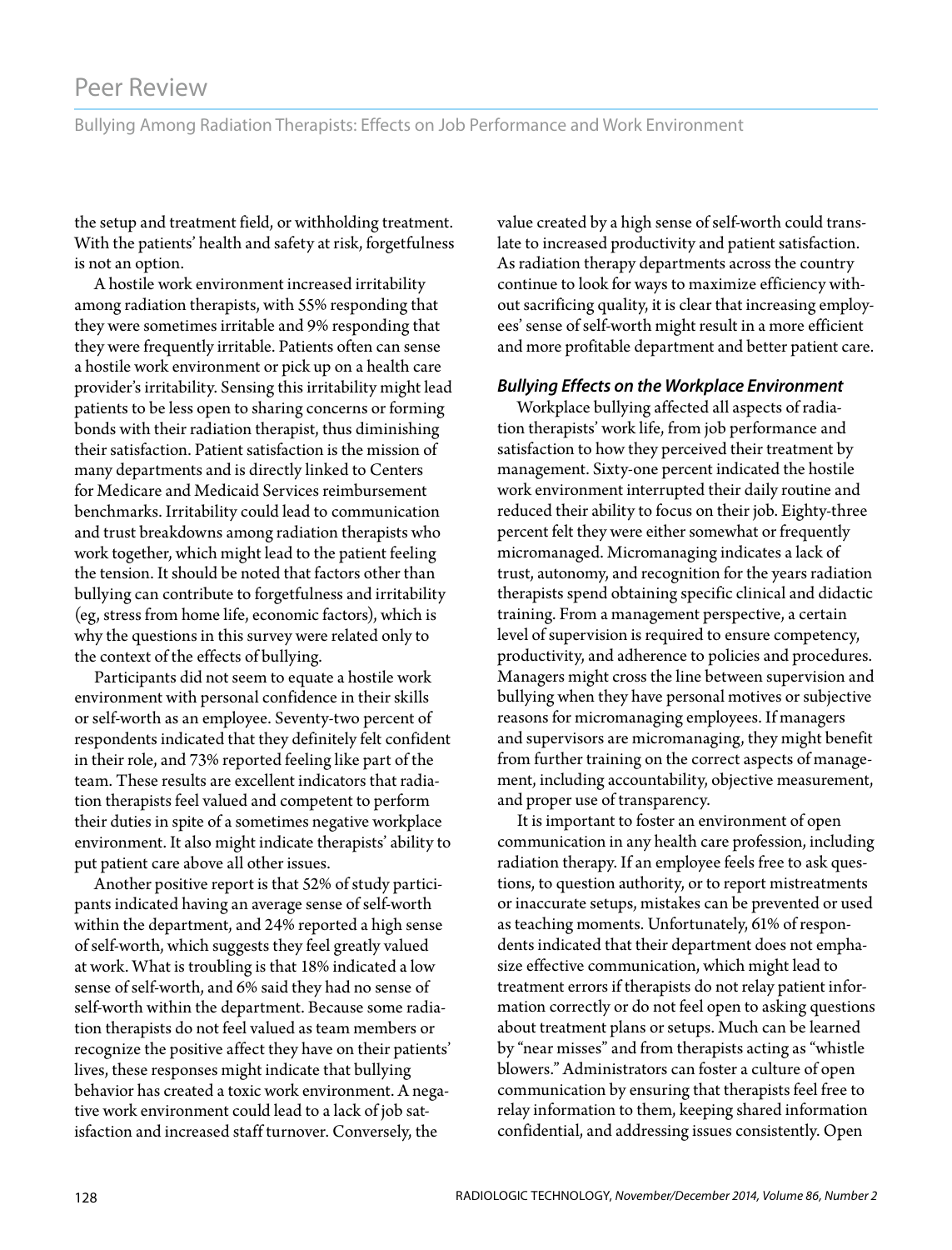Trad, Johnson

communication and respect for colleagues' opinions create a work environment that fosters patient-centered care and teamwork and is imperative to patients' safety. Failure to listen and take action could lead to patient safety issues.

In reference to taking ownership of one's mistakes, the results were split almost evenly, with 51% responding that ownership is taken, and 49% responding that blame is passed around. Seventy-two percent of respondents indicated that mistakes such as mistreatments are sometimes or always used as teaching opportunities, which makes honest communication about mistreatments possible and leads to safer clinical practice. Managers and supervisors always should use mistakes as teaching opportunities. It is inevitable that mistakes will happen; however, to safeguard against repeating the same mistakes, employees have to feel empowered to speak out and feel confident that their comments will be received in a constructive and positive manner. Therapists who fear that mistakes will be held against them are more worried about their well-being than their patient's care.

Favoritism and unequal treatment among therapists can lead to a hostile work environment. In the survey, 62% of respondents felt as though they had unequal opportunities for advancement within their department and that promotion and advancements are decided based on personal opinions rather than on merit or performance. Although it is critical that management base promotions and advancements on objective data, it might be difficult to do in radiation oncology, where managers and supervisors often are promoted from within. When someone is promoted from within a department, his or her previous relationships with coworkers have to change to avoid favoritism and actions based on favoritism such as unwarranted promotions.

Management must be quicker to identify issues affecting employees within the department, including bullying actions and personal conflicts, and take action to ease tensions. Forty-four percent of the respondents indicated that management does not get involved in workplace issues, and 40% indicated that it sometimes gets involved, which leaves radiation therapists to handle workplace issues on their own. These statistics

indicate a lack of manager and supervisor training. Radiation therapy managers who are promoted from within often display favoritism because they cannot move beyond the coworker relationship to the supervisory relationship. Favoritism can decrease morale in the department and isolate some therapists. In addition, favoritism can cause some of the department's better employees to perform at a lower standard because they see no incentive for their hard work. They might see the manager's favorite employees getting all the praise and recognition while they are doing the work and taking the extra initiative. A lack of training is further demonstrated when management is not quick to diffuse personal issues and escalating situations in the department. Some issues can and should be resolved among staff therapists; however, management must gauge the tone of the department and act quickly when an issue arises. Management's failure to act when warranted might lead to a therapist's loss of focus on patients and a toxic work environment. The emotions and feelings resulting from these situations pose a risk to patient satisfaction and safety.

Despite the sometimes-hostile workplace environment, 59% of respondents indicated that they were happy with their place of employment, and 70% stated they planned to continue working within their department. It is uncertain whether the participants were working in a department in which workplace bullying was taking place or whether their responses were in regard to a hostile work environment they left. If respondents have left a hostile environment, this might contribute to the elevated satisfaction level, and that uncertainty is a limitation of this research. The finding that 59% of respondents were happy seems low, and further research is needed to understand why therapists are unhappy in their positions and whether it is related to bullying. Limited jobs in the field and a surplus of therapists could explain why 70% plan to remain at their jobs. Another reason for staying could be the environment of fear. If it is a superior who is doing the bullying, the radiation therapists might feel nervous about leaving their jobs for fear they would get a negative review or referral when trying to find a new job. In addition, as our previous research indicated, bullying is often endured for long periods of time, which allows the environment of fear to grow.<sup>3</sup>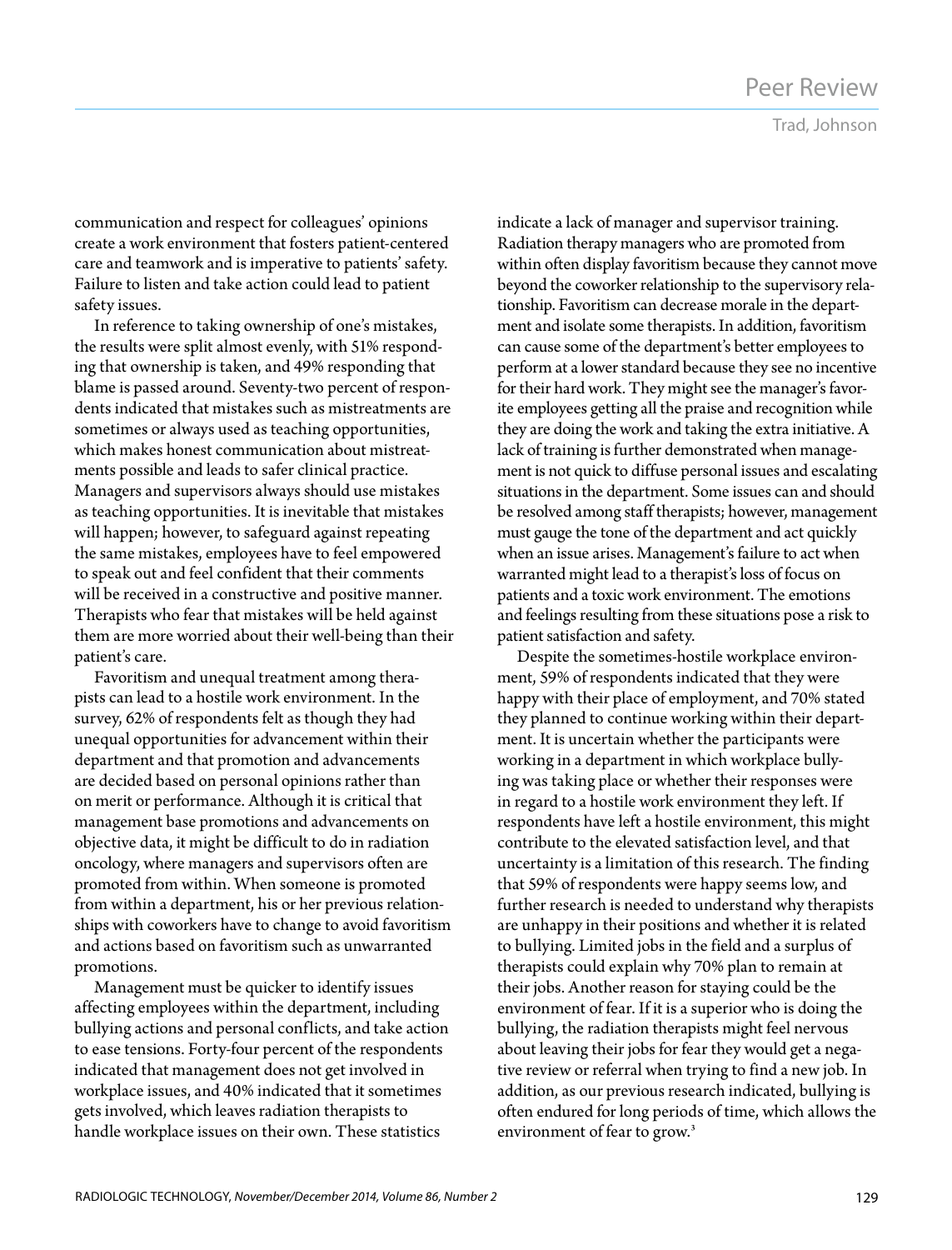Bullying Among Radiation Therapists: Effects on Job Performance and Work Environment

This study's major limitation was its sample size. To gain a more complete view of bullying in the radiation therapy workplace, a study surveying all radiation therapists would increase the validity of the results. Another limitation was the high number of survey questions, which might have deterred participants from completing the questionnaire. One other limitation was the lack of certainty that the radiation oncology managers and supervisors who agreed to participate actually distributed the survey to the entire therapist staff. The study did not identify a mechanism to ensure complete compliance for this step. One final limitation of the study was the decision to distribute the survey only to managers of the radiation oncology department, in that the managers could have distributed the survey to selected therapists only instead of all therapists working in their departments. The authors decided not to distribute the survey to individual therapists. Instead, managers or supervisors were contacted and requested to make use of their e-mail distribution lists because sending the survey via e-mail directly to the therapists would have involved collecting more than 19 000 e-mail addresses.

#### **Conclusion**

Bullying poses a risk to a radiation therapist's ability to perform his or her job appropriately, and it risks patient safety. The number of patients receiving radiation therapy continues to grow along with the complexity of treatments. As management demands increased efficiency, the utmost focus with minimal distractions is required of radiation therapists. Workplace bullying in radiation therapy departments has been shown to inhibit these demands, hinder therapists' performance, and affect other aspects of the workplace environment. Therapists can provide care to patients and make autonomous decisions about some aspects of that care (eg, moving patients' time slots, drawing on boost treatment fields). An environment of favoritism, micromanaging, and a lack of effective communication compromises this autonomous practice and puts the patients and the institution at risk.

Any bullying behavior contributes to an overall toxic work environment, which is unhealthy and unsafe for patients and therapists. Therapists might spend 40 or more hours a week at work. Those who manage them

should promote a culture of safety and embrace their staff's independence. Ultimately, research such as this study, education, and a commitment to decreased tolerance of bullying will be required to ensure accurate, quality treatments for patients.

*Megan Trad, PhD, MSRS, R.T.(T), is an assistant professor for the Texas State University radiation therapy program. She is vice chairman of the* Radiation Therapist *Editorial Review Board and an associate editor for the*  Journal of Medical Imaging and Radiation Sciences*. Trad is a 2009 and 2010 Elekta Radiation Therapy Educators Scholarship recipient. She can be reached at mt40@txstate.edu.*

*Jordan Johnson, MSHA, R.T.(T), is the director of the Cancer Center for Cumberland Medical Center Regional Hospital as a joint venture with Thompson Cancer Survival Center. He graduated magna cum laude in 2007 with a baccalaureate in radiologic technology from the University of Louisiana and, in 2008, received a baccalaureate in radiation therapy from the University of Texas MD Anderson Cancer Center. Johnson recently completed his master's degree in health care administration from the University of St Francis. Johnson was a Varian Radiation Therapy Advancement Scholarship recipient in 2012.*

*This research is part of a larger study, and more results were published in "Bullying Behavior Among Radiation Therapists and Its Effects on Personal Health" in the Spring 2014 issue of* Radiation Therapist*. The Methods section and Table 1 were reproduced from this article.* 

*Reprint requests may be mailed to the American Society of Radiologic Technologists, Communications Department, at 15000 Central Ave SE, Albuquerque, NM 87123-3909, or e-mailed to communications@asrt.org.*

*© 2014 American Society of Radiologic Technologists*

#### **References**

- 1. Namie G, Namie RF. *The Bully-Free Workplace: Stop Jerks, Weasels, and Snakes From Killing Your Organization*. Hoboken, NJ: John Wiley & Sons Inc; 2011.
- 2. Namie G, Namie RF. *The Bully at Work*. Naperville, IL: Sourcebooks Inc; 2009.
- 3. Johnson J, Trad M. Bullying among radiation therapists: bully behavior and effects on personal health. *Radiat Ther*. 2014:23(1):11-20.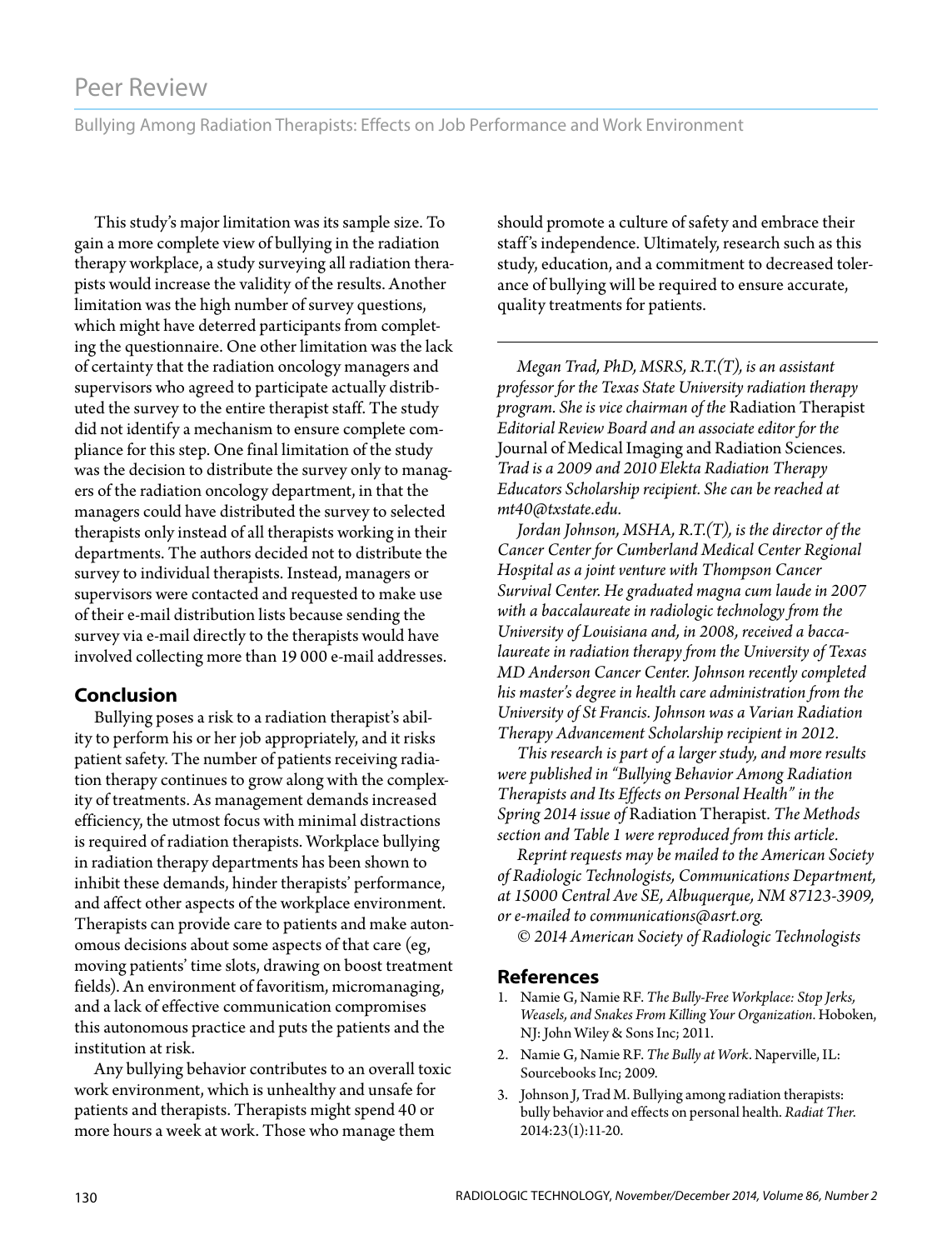### Trad, Johnson

- 4. Namie G. The WBI U.S. workplace bullying survey. Workplace Bullying Institute Web site. http://workplacebully ing.org/multi/pdf/WBI\_2010\_Natl\_Survey.pdf. Accessed August 14, 2013.
- 5. Schat ACH, Frone MR. Exposure to psychological aggression at work and job performance: the mediating role of job attitudes and personal health. *Work & Stress*. 2011;25(1):23-40. doi:10.1080/02678373.2011.563133.
- 6. Lindy C, Schaefer F. Negative workplace behaviours: an ethical dilemma for nurse managers. *J Nurs Manag*. 2010;18(3):285-292. doi:10.1111/j.1365-2834.2010.01080.x.
- 7. Murray J. Workplace bullying in nursing: a problem that can't be ignored. *Medsurg Nursing*. 2009;18(5):273-276.
- 8. Barlett JE, Barlett ME. Workplace bullying: an integrative literature review. *Advances in Developing Human Resources*. 2011;13(1):69-84. doi:10.1177/1523422311410651.
- 9. MacIntosh J, Wuest J, Gray M, Cronkhite M. Workplace bullying in health care affects the meaning of work. *Qual Health Res*. 2010;20(8):1128-1141. doi:10.1177/1049732310369804.
- 10. Hutchinson M, Vickers M, Wilkes L, Jackson D. A typology of bullying behaviours: the experiences of Australian nurses. *J Clin Nurs*. 2010;19(15-16):2319-2328. doi:10.1111/j.1365 -2702.2009.03160.x.